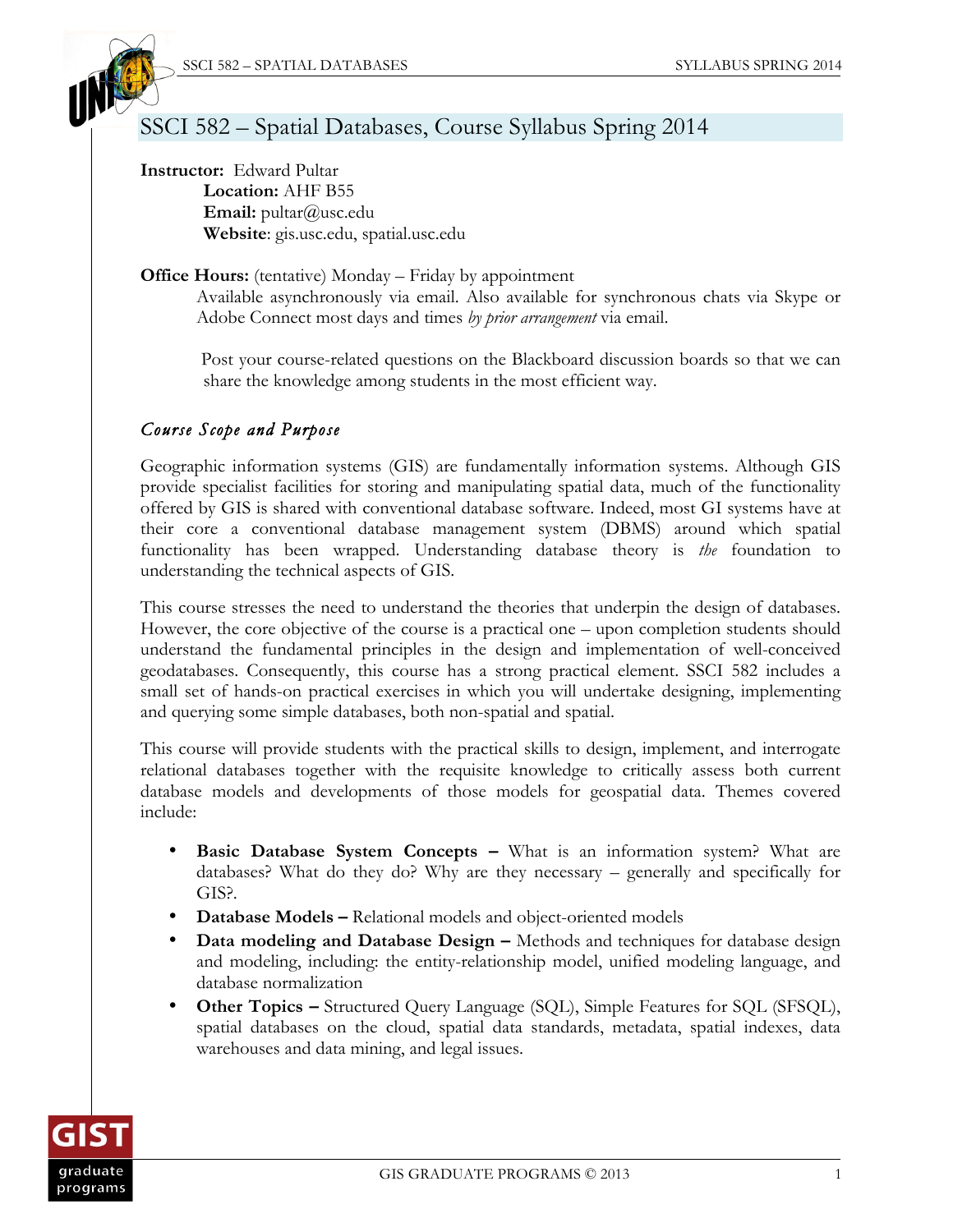

## *Prerequisites*

Please review the following courses on Lynda.com (http://www.usc.edu/its/lynda/):

- Windows 7 Essential Training
- Foundations of Programming: Databases
- SQL Essential Training (optional but highly recommended)

# *How to Excel in This Course*

- Schedule your work ahead of time
- Do NOT do your assignments two days before the deadline You might have the experience that you wrote a paper in a couple hours and got an A. This is not the way you can survive in this course. You will benefit the most from this course if you split the work into several days (especially for the technical assignments) instead of working straight for 10 hours trying to get it done.
- Ask me for help if you have questions

# *Learning Outcomes*

On completion of this course, students should be able to:

- Design well formed database models, using appropriate design techniques, and be able to implement such designs using relational database software
- Use SQL and SFSQL to establish and interrogate databases
- Use ArcGIS and cloud-based spatial databases to create and populate geodatabases
- Critically assess the limitations of conventional database structures as a means of storing spatial data
- Critically assess current advances in database design for geographical applications

# *Course Structure*

The course will be presented via Blackboard. There will be a number of assigned readings, short papers, hands-on tutorials, discussion postings, and a final project. The course will generally unfold on a weekly or bi-weekly basis through a posted Assignment document that provides instructions on readings and work to be completed within the given time period. When possible, assignments will be posted in advance, but usually they will be posted on or just before the relevant Monday.

# *Textbooks*

The main theoretical concepts will be provided through a directed reading of:

- *Spatial Database Systems: Design, Implementation and Project Management* by Yeung and Hall, 2007, Springer. DOI: 10.1007/1-4020-5392-4\_1
- Good News! You do not need to purchase this book it is available to all USC students through the library e-books system as downloadable PDFs. To get to the site, you must

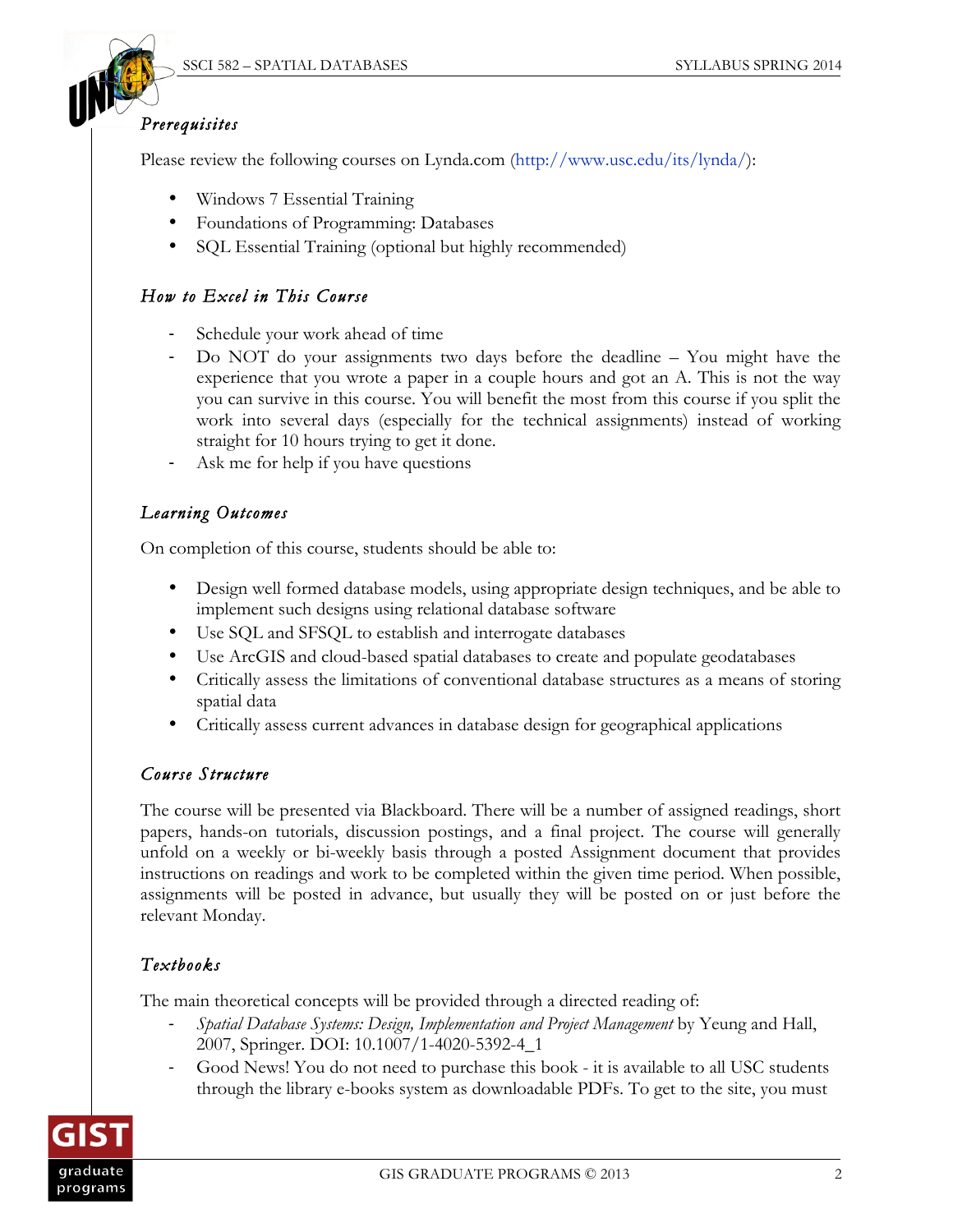

first log into the USC library and then you can search for the DOI indicated above. This will take you to the book's page on the SpringerLink site.

For each chapter of this book assigned, USC faculty has produced some additional Reading Notes to help you work through this material.

A highly recommended, optional text is:

- *Modeling our World: The ESRI Guide to Geodatabase Concepts,* Second Edition, by Michael Zeiler, 2010, ESRI Press, Redlands CA

This book provides substantial guidance that will be helpful as you implement and work with geodatabases in ArcGIS.

## *Assessment*

There will be four kinds of assessments:

- Short Papers (6 for a total of  $30\%$ ): these papers are intended to give you the opportunity to apply and discuss key themes in the readings. Each of these assignments will be one of several types including short critiques of assigned readings, discussions of how the week's concepts apply to a specific practical problem, summary of some related library and/or web research, etc.
- Tutorials (4 for a total of 32%): a set of four hands-on exercises will give students practical experience with the SQL, SFSQL, and the design and implementation of a geodatabase. At the completion of each tutorial, you will submit a report.
- Discussion Postings (4 for a total of 8%): In addition to unstructured discussions about course materials, through these assignments, you will have opportunities to share information with other students in the class. For some of these, you will post a brief summary and discussion about a relevant article from an academic journal that you have found during this course. Other students will be invited to comment on your observations. These will be graded on a credit/no credit scale.
- Final Project (30%): to integrate learning of all the material covered in the course, for the final project, students will design and document a geodatabase for an individually chosen project that is the context of discussion in several of the written assignments. In addition to submitting a fully annotated and illustrated document and a final report, students will make an on-line public presentation via Adobe Connect and publish a video to discusses their database design.

SSCI 582 requires significant effort on homework assignments. Any assignments submitted after the due date and time will be penalized as indicated on the assignment handout. Assignments over 1 week late will receive no grade with no exceptions.

**I am a stickler for good writing and merciless about plagiarism.** You must write your assignments in your own words, sentences, and paragraphs, and these must be free of typographical and grammatical errors (as MS Word will help you catch and correct). To Repeat: You must **not** copy other people's work (including web pages, books, and other students' work) to accomplish your assignments. For some assignments, it is tempting to just quote articles or

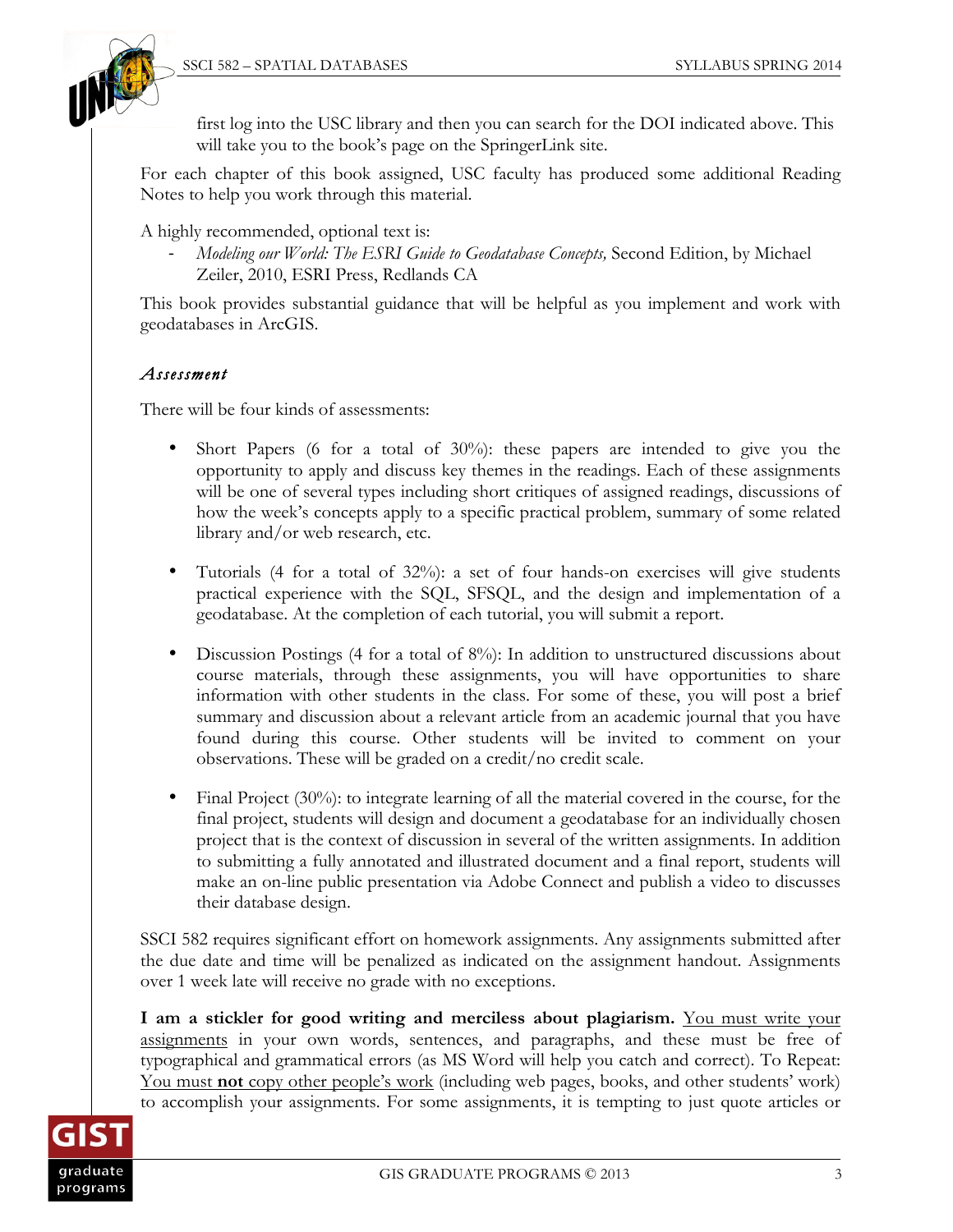



webpages but please do not do it. I insist that you to read, process, and then write your own answers. I will not grade your assignment if it contains more than three (3) errors of diction (per MS Word) or if your originality score is less than 50% (per TurnItIn on the Blackboard). Refer to the "Statement on Academic Integrity" section and check the website: http://plagiarism.org/

## *Student Learning Resources*

The primary resources are the textbook and the associated reading notes. These materials are supplemented by a mixture of readings from academic journals, professional reports and authoritative websites.

For the tutorials and the final project, we will use SQL Server, CartoDB, and ArcGIS 10 plus some other tools. These will be accessible over the Internet via the GIST Server. Instructions on accessing the Server will be provided at the appropriate time in the course.

#### *Requirements*

*Technology –* There are several technology requirements:

- ArcGIS and most other software used in this course are provided on-line via the GIST Server.
- Every student must have a computer with a fast Internet connection (DSL at a minimum). Since we now serve the key software from the Server, you can use either a Mac or a PC.
- Every student MUST have a functional webcam for use whenever a presentation or meeting is scheduled.

*Communications*: This is a distance-learning course, so most of our interactions will be asynchronous (not at the same time). Assignments are to be submitted to me via Blackboard.

For each weekly or biweekly assignment, I will post an announcement on our course Blackboard site pointed to the associated readings and assignments. Additionally, I will send via email through Blackboard any notices that are time sensitive. Please be sure that you read as soon as possible all email sent from Blackboard or from me. Also double check to be sure that mail sent from both the USC blackboard accounts and my private domain (yaoyichi@gmail.com) does not go into your junk mail!

While I am usually on-line and will probably respond to emails and posts on discussion board from students very quickly, I will endeavor to respond to all emails and posts within 24 hours of receipt, aiming for no more than 36 hours delay. In the rare case when I expect to be off-line for more than 24 hours, I will post an announcement on the Blackboard site. **Please post course related questions on the Blackboard discussion board so that everyone can see my answer or help answer your question.**

*Your responsibility*: it is each student's responsibility to stay informed about what is going on in our course. In addition to email about time-sensitive topics, any important announcements will be posted on the Announcement page in the Blackboard. Be sure to check these each time you log onto the Blackboard.

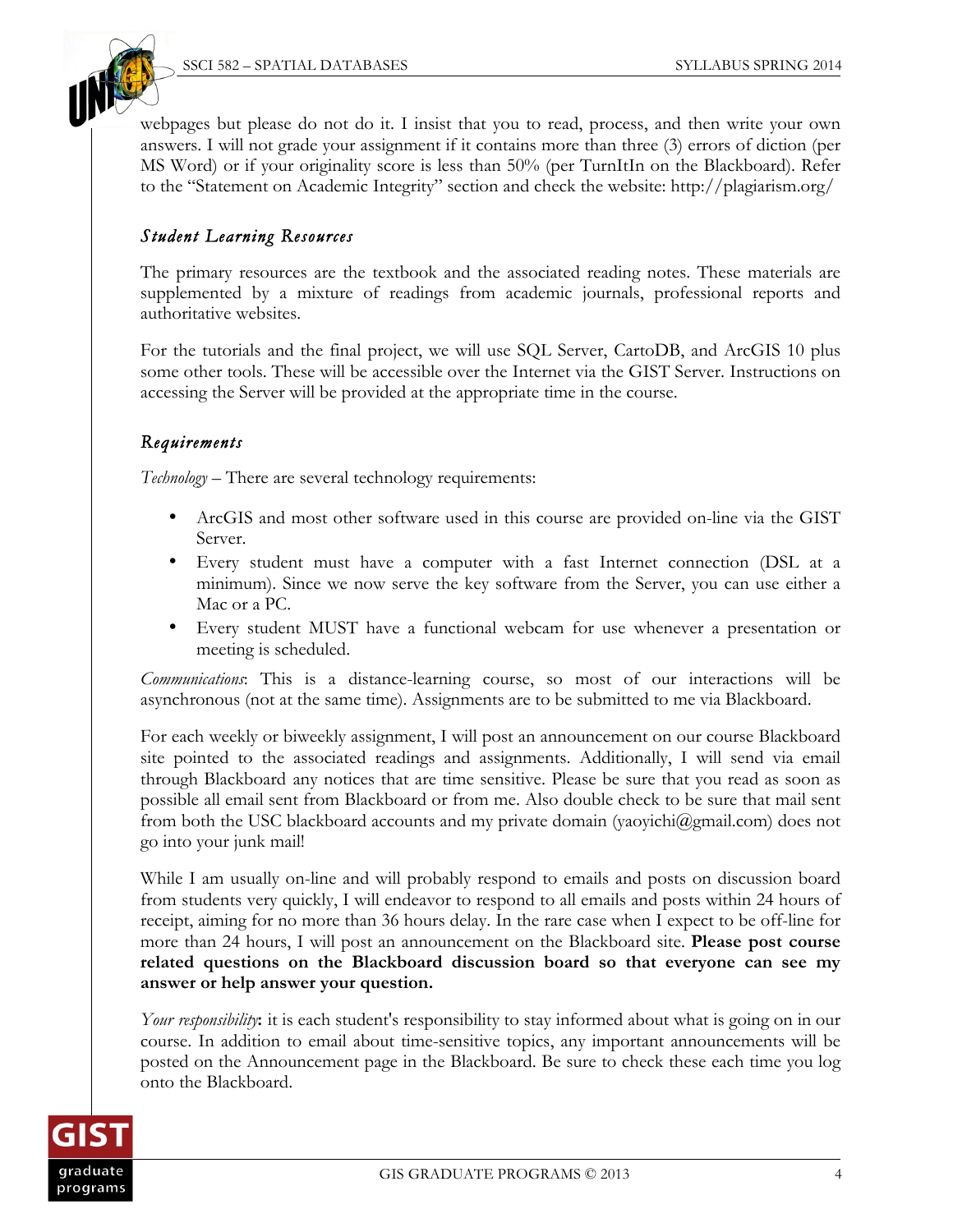

*Workload*: this is a four credit, one semester course. Students should expect to spend 10-12 hours per week completing the work in this course. Do not start your assignments on the last day.

#### *Students with Disabilities*

Any student requesting academic accommodations based on a disability is required to register with Disability Services and Programs (DSP) each semester. A letter of verification for approved accommodations can be obtained from DSP. Please be sure the letter is delivered to an instructor as early in the semester as possible. DSP is located in STU 301 and is open 8:30 a.m.– 5:00 p.m., Monday through Friday. The phone number for DSP is (213) 740-0776.

#### *Statement on Academic Integrity*

USC seeks to maintain an optimal learning environment. General principles of academic honesty include the concept of respect for the intellectual property of others, the expectation that individual work will be submitted unless otherwise allowed by an instructor, and the obligations both to protect one's own academic work from misuse by others as well as to avoid using another's work as one's own. All students are expected to understand and abide by these principles. Scampus, the Student Guidebook, contains the Student Conduct Code in Section 11.00. Students will be referred to the Office of Student Judicial Affairs and Community Standards for further review, should there be any suspicion of academic dishonesty. The Review process can be found at: http://www.usc.edu/student-affairs/SJACS/.

## *Important Administrative Dates <sup>1</sup>*

- 1/13: Spring semester classes begin
- 1/20: Martin Luther King Day, university holiday
- 1/31: Last day to register and add classes
- 1/31: Last day to drop a class without a mark of "W" and receive a 100% refund
- 2/17: Presidents' Day, university holiday
- 3/17-22: Spring recess
- 4/11: Last day to drop a class with a mark of W
- 5/2: Spring semester classes end
- 5/3-6: Study days
- 5/14: Final Examinations end
- 5/16: Commencement



-

<sup>1</sup> http://www.usc.edu/academics/classes/term\_20141/calendar.html